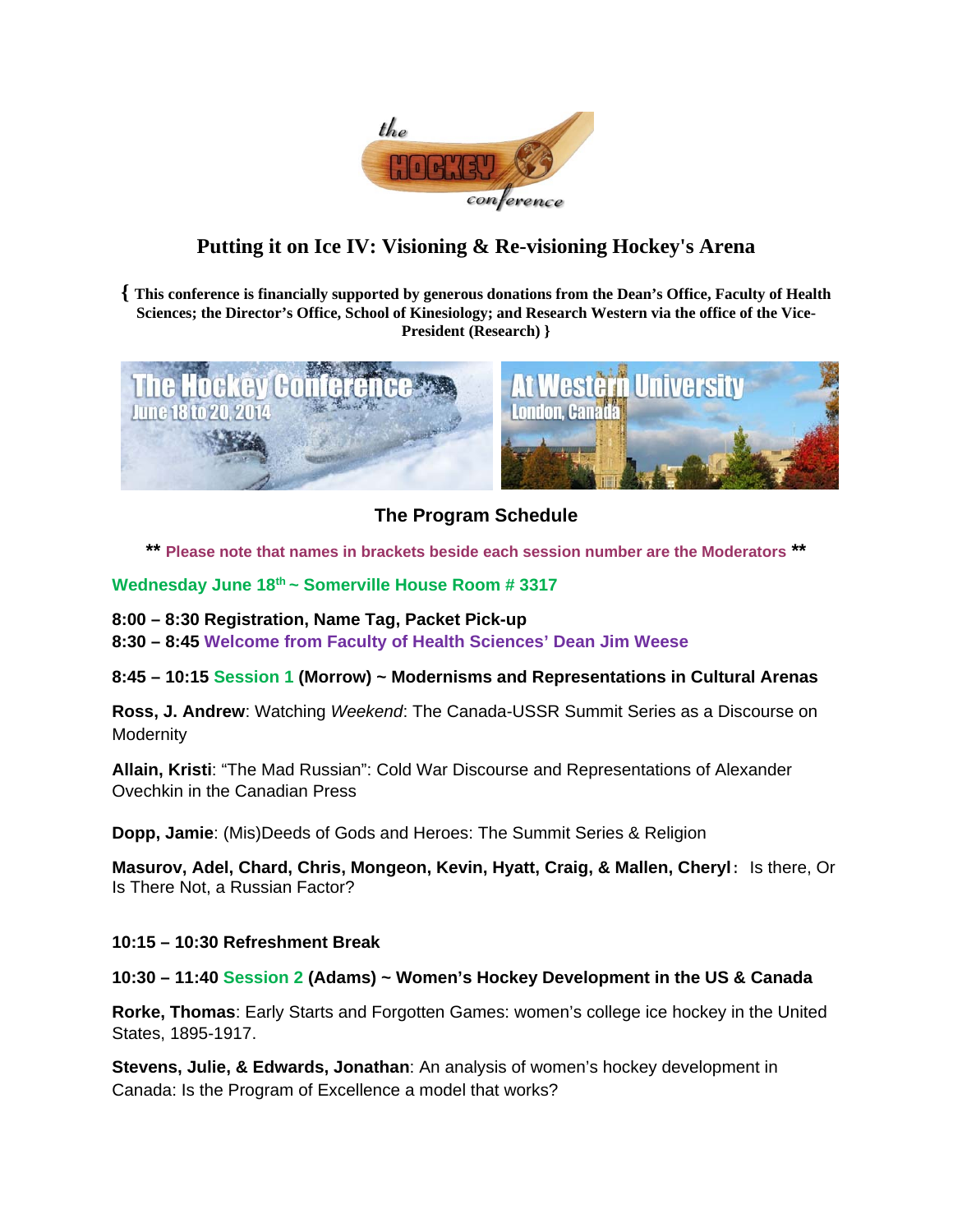**Gerson, Jeffrey**: Women Coaches in Canadian and American College Ice Hockey: An Oral **History** 

**11:45 – 1:45 Lunch & Keynote Presentation: Green Leaf Café Room 3340 Somerville House ~** *Inside the Players' Arena***: An Interview with Mark Popovic by Don Morrow** 

**2:00 – 3:15 Session 3 [ Room 3317 ] (Warecki) ~ Arena Patriotism and Rhetoric** 

**Goldstein, Jordan**: Stanley's Scaffold - *The creation of the Dominion Challenge Cup and notions of Canadian patriotism 1888-1893* 

**Rohatyn, Dennis**: Firing 'Rocket' Richard: A Semiotic Shot

**Buma, Michael**: "Harper on Hockey"

**2:00 – 3:15 Session 4 [ Room 2316 ] (Andrew Ross) ~ Sponsorship, Slapshot, and Snapshots** 

**Harrison, Richard:** Hockey as Canadian Tragic Theatre – And Slapshot as Comedy's Reply

**McNeil, David**: Snapshots of Hockey's "Arena": 1953 and 2013

**Gee, Sarah and Eagleman, Andrea:** "Good luck trying to reach anyone in Canada today": Molson Canadian, hockey and sponsorship activation through social media

# *3:15 – 4:15*

*Book Launch: Coming Down the Mountain: Rethinking the 1972 Summit Series*

# **edited, with a reading, by Brian Kennedy. Refreshment Break hosted by Wolsak & Wynn Publishers**



**5:00 – 6:00 ~ Shinny Game: Thompson Arena**  *Dinner and Evening on your own*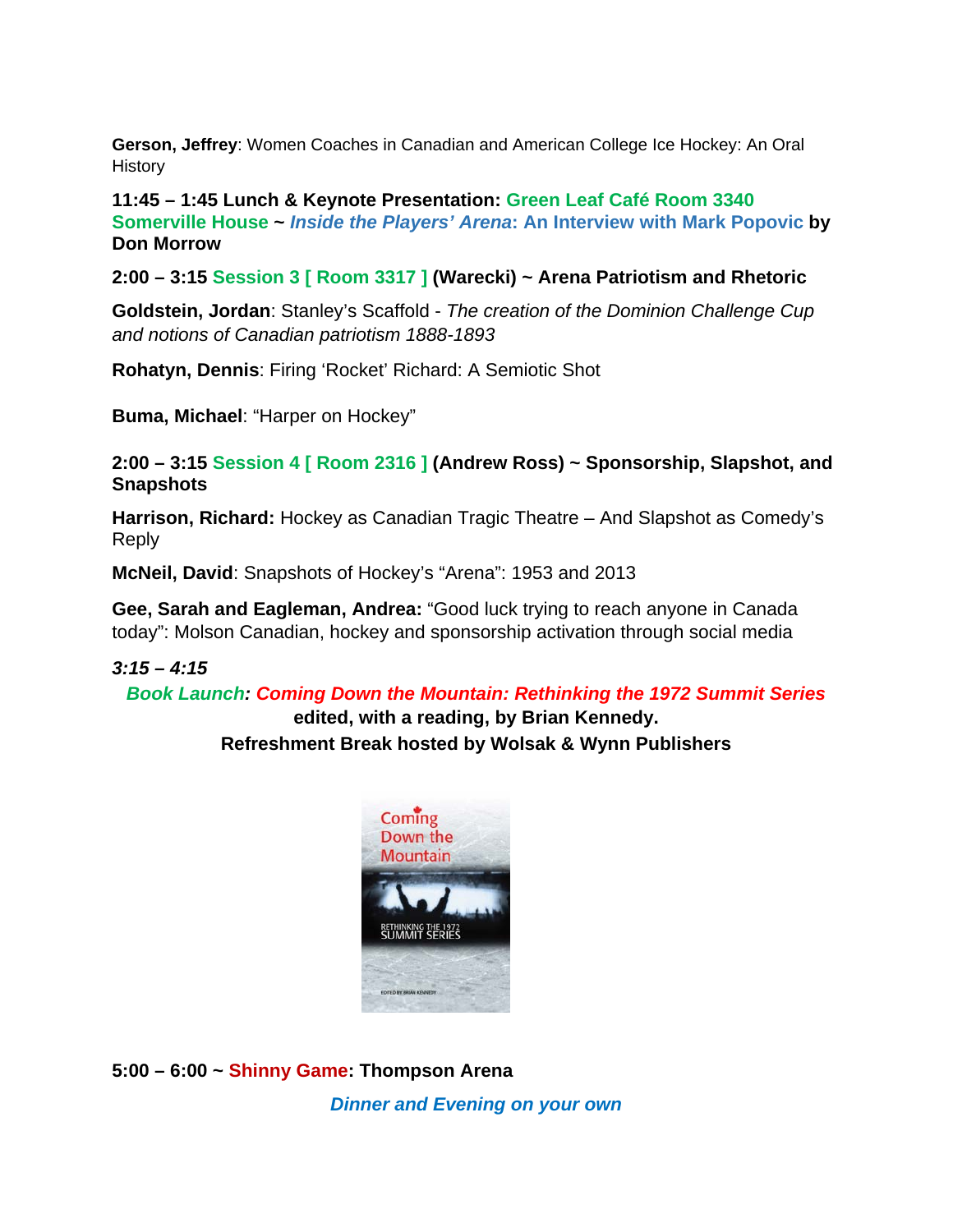# **Thursday June 19th ~ Somerville House Room # 3317**

#### **8:45 – 10:15 Session 5 (Stevens) ~ Culture, Compensation, and the NHL Marketplace**

**Norman, Mark & Stark, Tobias**: Lights, Camera, Action!: "NHL Revealed: A Season Like No Other" and the National Hockey League's positioning in the transnational sport marketplace

**Mongeon, Kevin & Boyle, Michael J.:** A Further Assessment of Cultural Diversity Impacts in the National Hockey League

**Tingling, Peter M., Masri, Kamel, & Martell, Matt D.:** The Gini & the NHL: Does Income Inequality Correlate With Performance?

**10:15 – 10:30 Refreshment Break** 

**10:30 – 12:00 Session 6 (Howell) ~ International Hockey Then and Now** 

**Stark, Tobias, & Cantelon, Hart**: Guru or Court Jester? The Lloyd Percival Paradox

**Edwards, Jonathan & Lohnes, Cynthia:** Closing the Gap: Exploring the Strategies used by the NCAA Division I Schools to Recruit International Female Hockey Players

**Howell, Colin**: International Hockey: (Re)visioning the Game's 'Metropolitan Mystique'

**12:00 – 1:45 Lunch and Keynote Presentation**: **Green Leaf Café Room 3340 Somerville House** ~ *The Importance of Perspective by Dave Simpson* 

**2:00 – 3:30 Session 7 (Mac Ross) ~ Transformation & Operationalization in Organized Arenas** 

**Adams, Carly:** A changing culture of hockey? A study of girls' hockey academies in Canada

**MacDonald, Cheryl**: The Operationalization of Gender and Sexuality in the Lives of Canadian Major Midget Ice Hockey Players

**Morris, Erin**: **Keep it clean:** The views on physical play in women's hockey of a women's collegiate club team

**3:30- 3:45 Refreshment Break** 

**3:45 – 5:15 Session 8 (Cantelon) ~ Branding, Kitsch, Stakeholders, and Urban Rinks** 

**Chard, Chris:** Brand Associations and their Influence on Sport Employee-Based Brand Equity: A consideration of the National Hockey League

**Kennedy, Brian**: The Spectacle Turned Collectible: Souvenir Kitsch In and Out of the Arena

**Ogden, Joshua D. & Edwards, Jonathan:** "Are Canadian Stakeholders Resting on their Laurels?": A Comparison Study of the Athlete Pathway Through the Swedish and Canadian Systems

**Kotylo, Lenard:** Toronto Ice Rinks and Their Place in Toronto Life

#### **6:30 – 9:00: London Hall Residence**

**Reception (cash bar), Banquet, & Keynote Address: Brian McFarlane:** *From the Broadcast Booth*